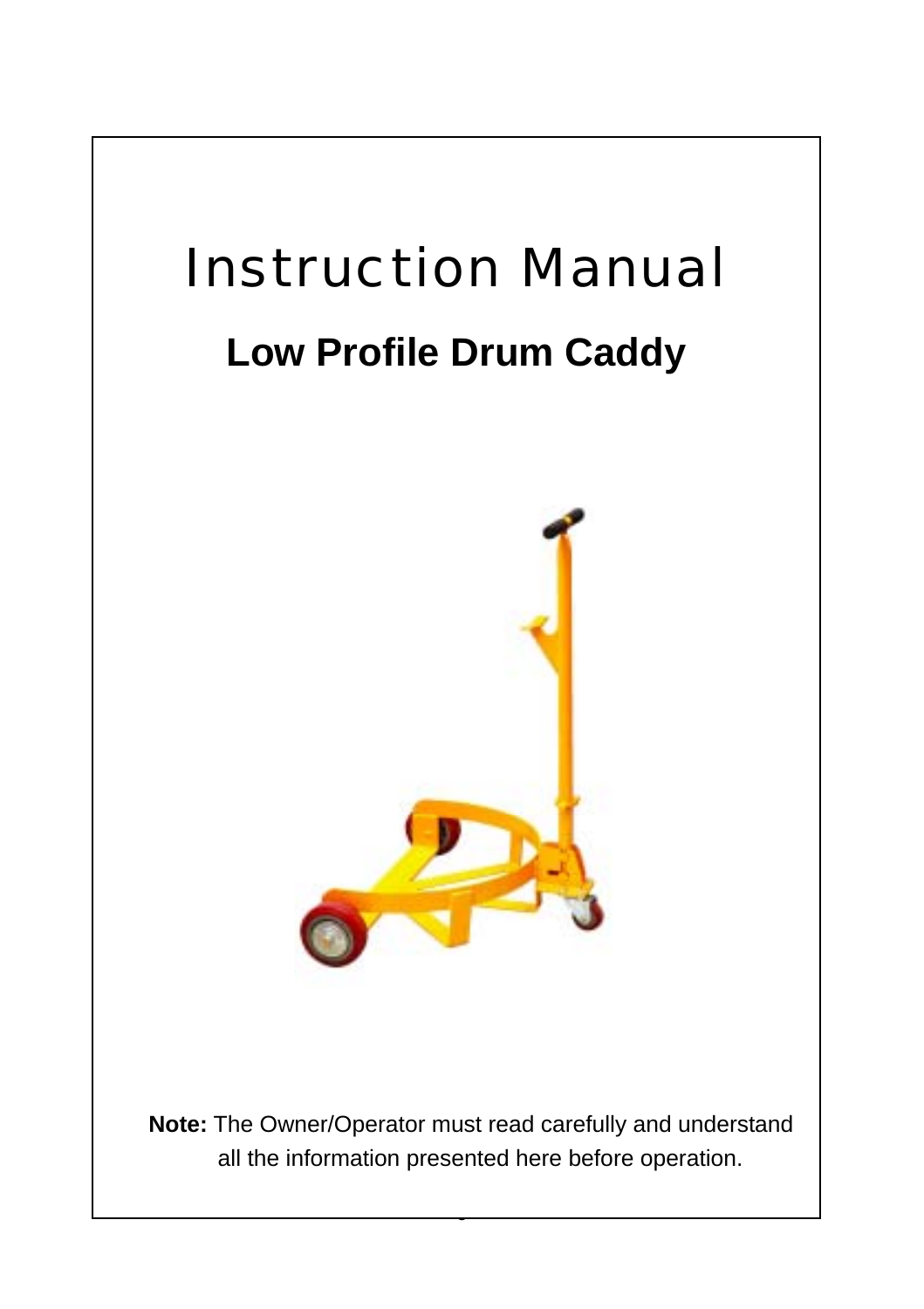THANK YOU FOR USING THIS LOW PROFILE DRUM CADDY . FOR YOUR SAFET AND CORRECT OPERATION, PLEASE CAREFULLY READ THIS INSTRUCTION BEFORE USING IT.

**NOTE:** All of the information reported herein is based on data available at the moment of printing. The factory reserves the right to modify its own products at any moment without notice and incurring in any sanction. So it is suggested to always verify possible updates.

## **1. SPECIFICATION**

| <b>Model</b>                                          | <b>DC500</b>                     |  |
|-------------------------------------------------------|----------------------------------|--|
| <b>Capacity</b>                                       | 500 kg / 1100 lbs                |  |
| <b>Acceptable Drum Style</b>                          | 30 or 55 gallon                  |  |
| $950 \times 570 \times 750$ mm<br><b>Overall Size</b> |                                  |  |
| <b>Net Weight</b>                                     | 17 kg                            |  |
| Wheel (poly) Dia*Width                                | $150 \times 50, 75 \times 32$ mm |  |

## **2. NOTICE**

- 2.1 Do not operate the drum caddy unless you are trained and authorized.
- 2.2 Please operate the drum caddy on the hard and flat surface, the grade must be less than 2
- 2.3 Please push the drum when operating the drum caddy.
- 2.4 Do not operate this drum caddy more than 70m/min speed when overloading.

## **3. OPERATION**

3.1 Put the handle on the drum and lift the drum by V block of the handle, then insert it under the base of the drum. Release the handle lightly, then the drum will stop insider the chassis for fitting the arc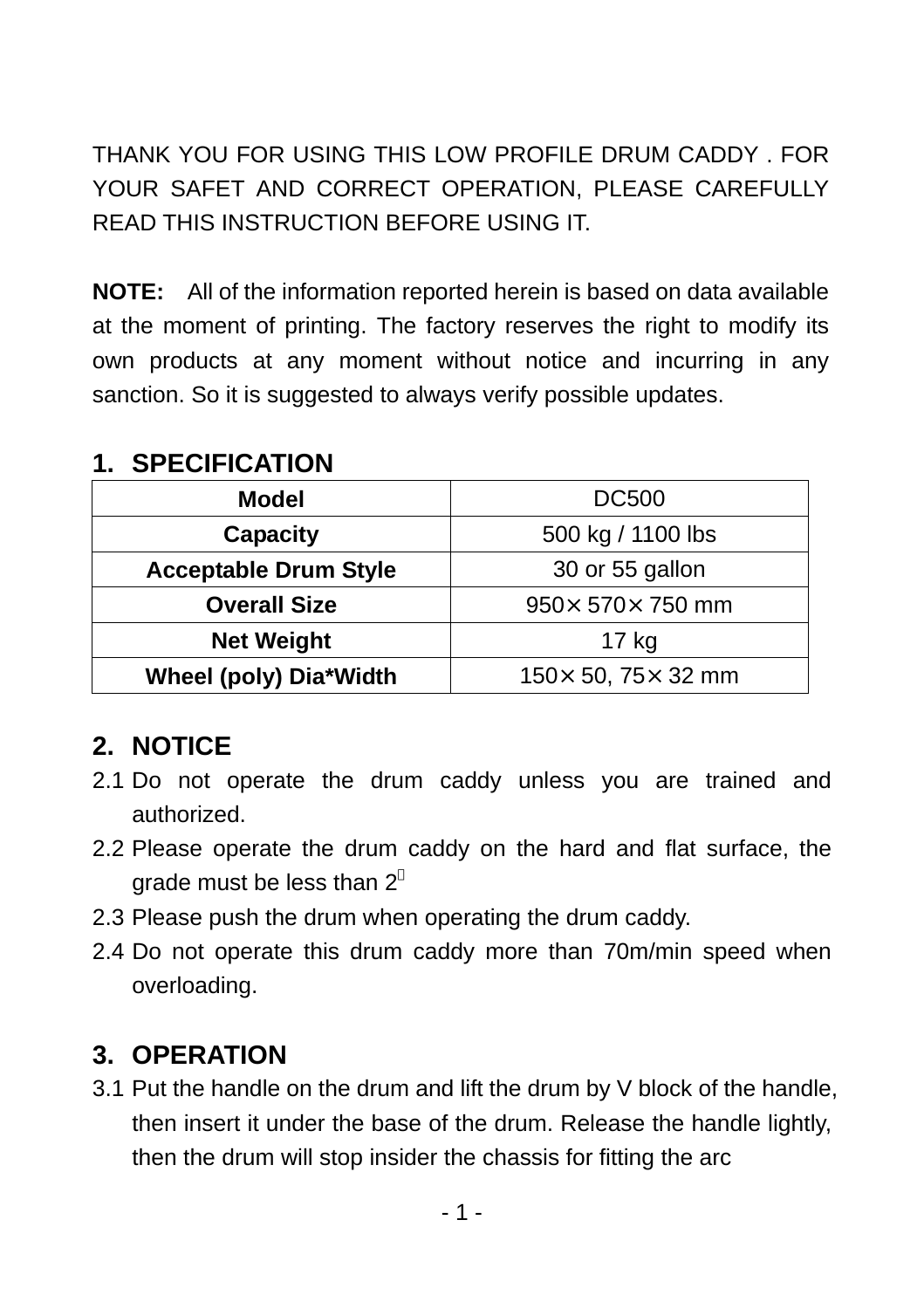3.2 Insert the pin of the handle into the key, then the handle will be falling-off because of the gravity. It can work when you pull it.

## **4. EXPLODED VIEW & PART LIST**